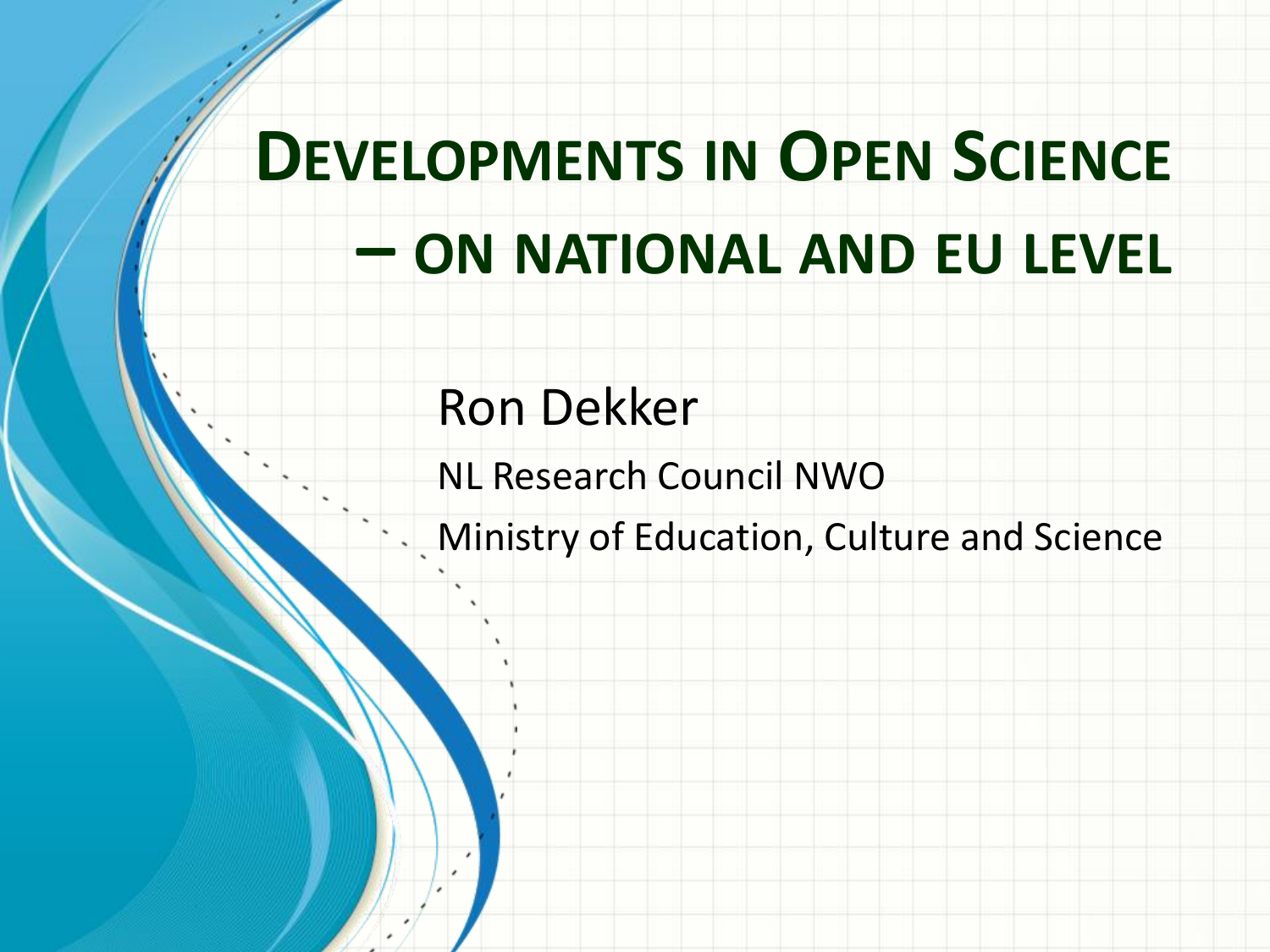### Overview Open Science

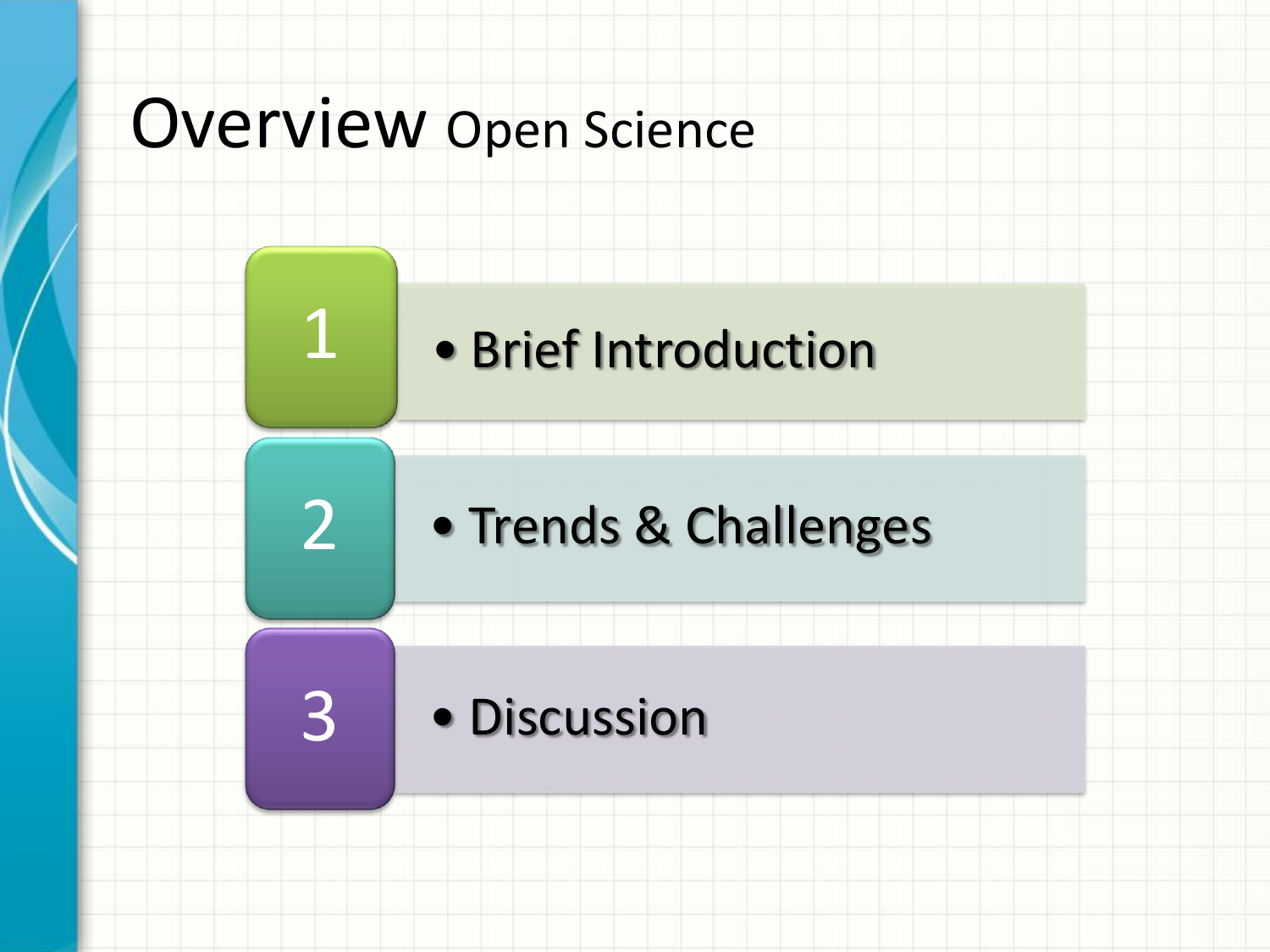### Intro: Open Science

- Science and innovation are foundations for economic recovery, sustainable growth and jobs
	- Open science is a means to **improve connectivity** so as to be able to exchange knowledge more rapidly

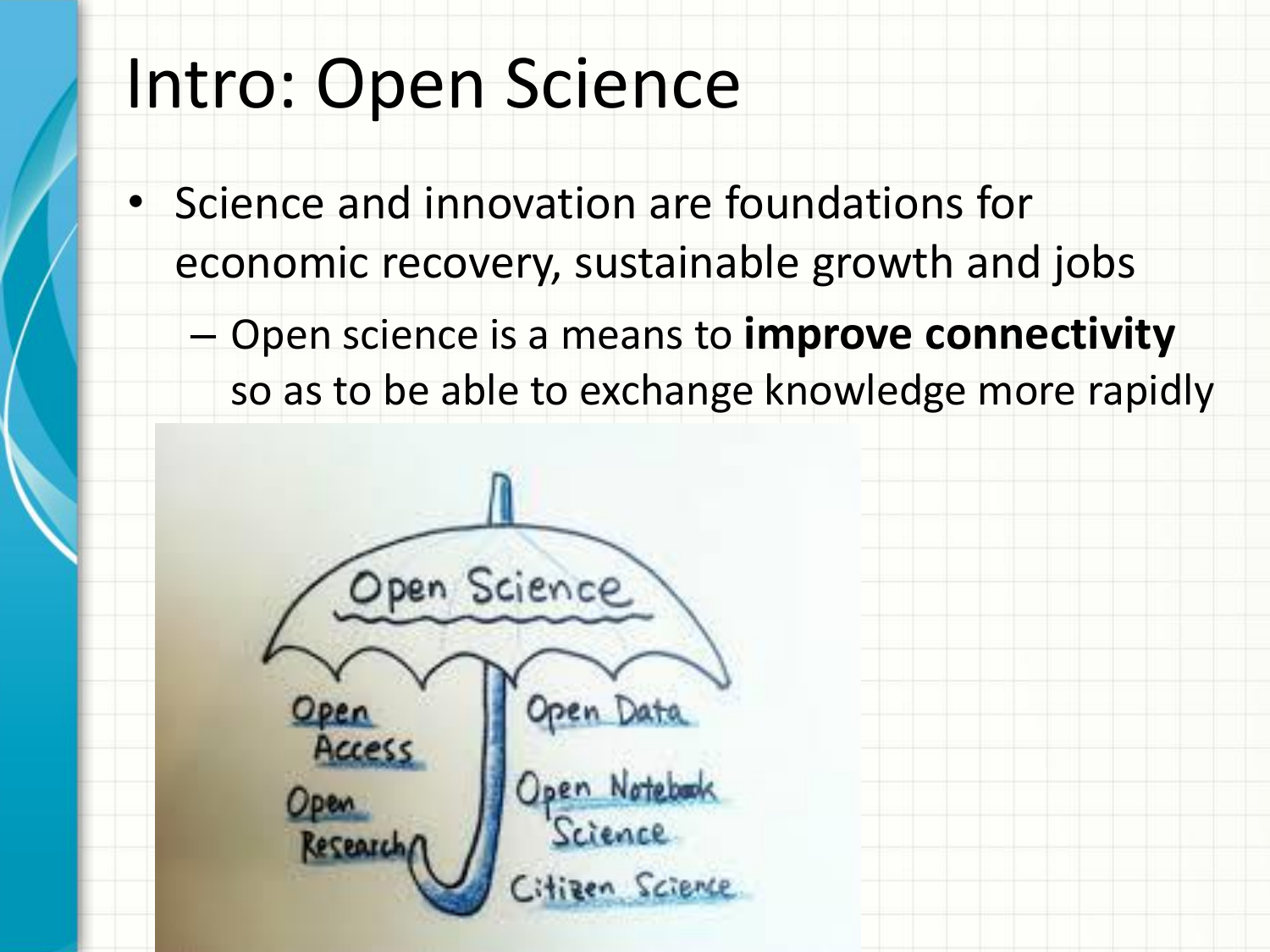## Intro: Open Science = Interaction

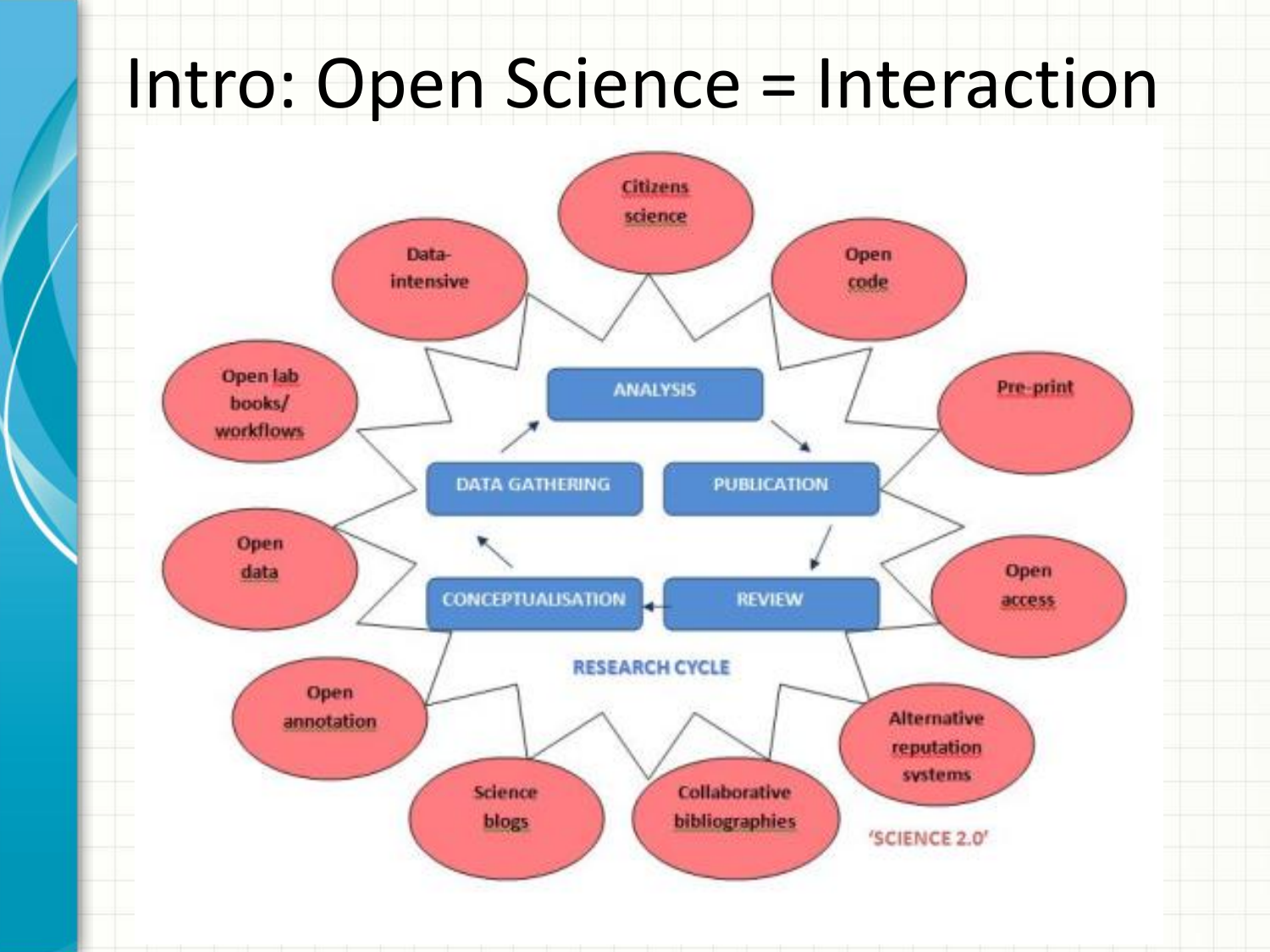### Why & How?

Open Science As a principle For the benefit of science Better interaction with Society & Economy Improve on Integrity and Trust

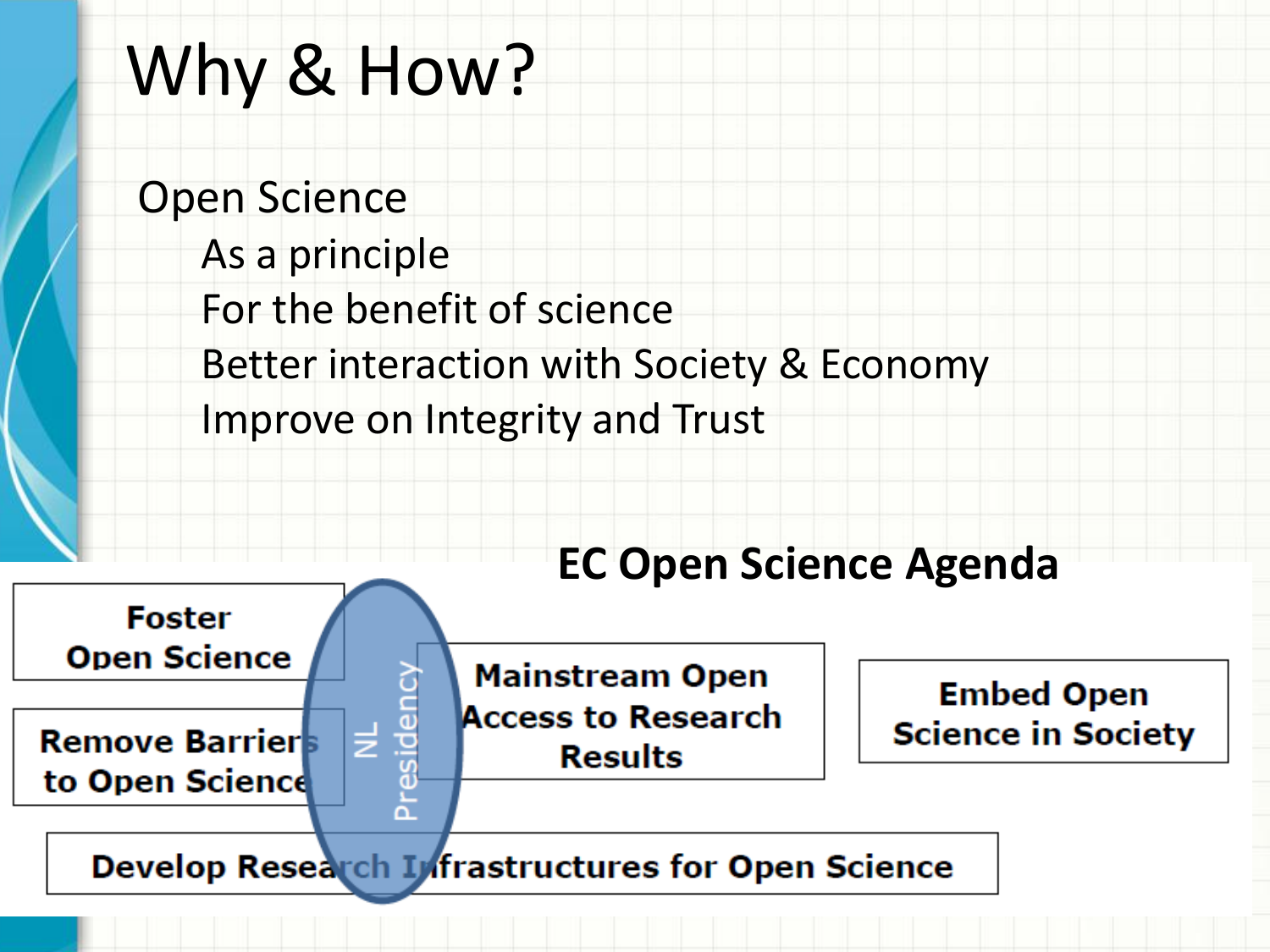# NL Presidency Conference on Open Science

Two important pan-European goals for 2020:

- **1. Full open access for all scientific publications**
- **2. A fundamentally new approach towards optimal reuse of research data**

**Flanking policy**

- **3. New assessment, reward and evaluation systems**
- **4. Alignment of policies and exchangeof best practices**

**Amsterdam Call for Action** on Open Science

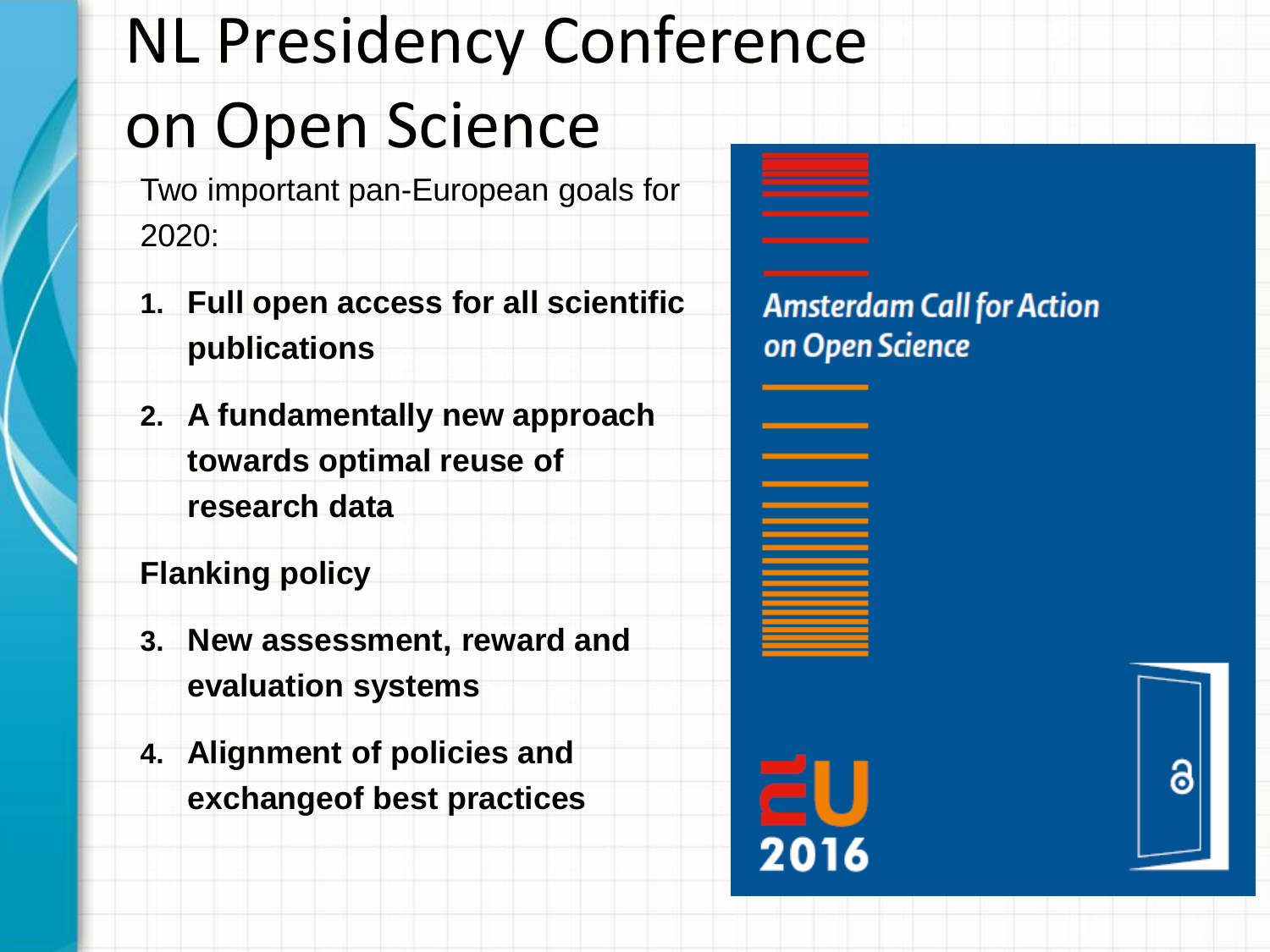### Developments - Trends

- **People want to know more**
	- **but do NOT know where & how to gain access to knowledge**
	- **it's not only about content, but also about finding and understanding relevant content**
- **Information will be an input factor of its own production process** (the wealth of networks; Yochai Benkler)
	- **Train people to look beyond Google and Wikipedia**
	- **Learn how to read a scientific article**

**(and encourage researchers to write for different audiences)**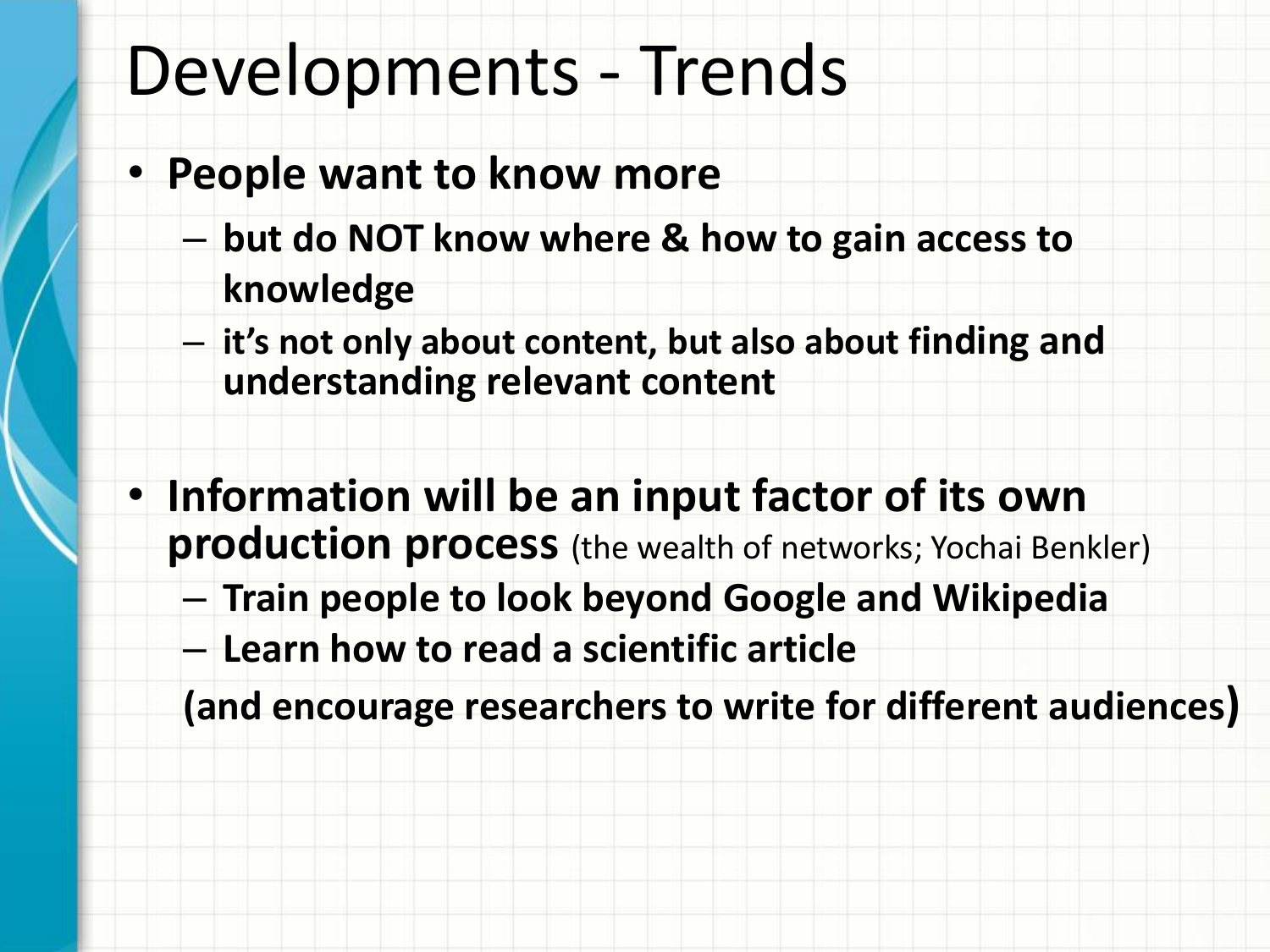## Developments - Challenges

- **What would be value added by libraries?**
	- **Learning how to use**
	- **Learning how to participate in research**
		- $\cdot$  **Research is fun**  $\rightarrow$  **participate!**
		- **Connect with (local) citizen science projects**
		- **Focus on target groups: students, teachers, elderly, SME's**
	- **Connect society with science**
		- **Living labs**
		- **Zooniverse projects**
		- **Not only books/articles but apps, software, data, games**
		- **Organise platforms to connect** 
			- **E.g. Singapore – have meetings and bring in the crowd**

**A2R Evaluation: most interesting research topics**

**Massive Online Open Research and Education Platforms**